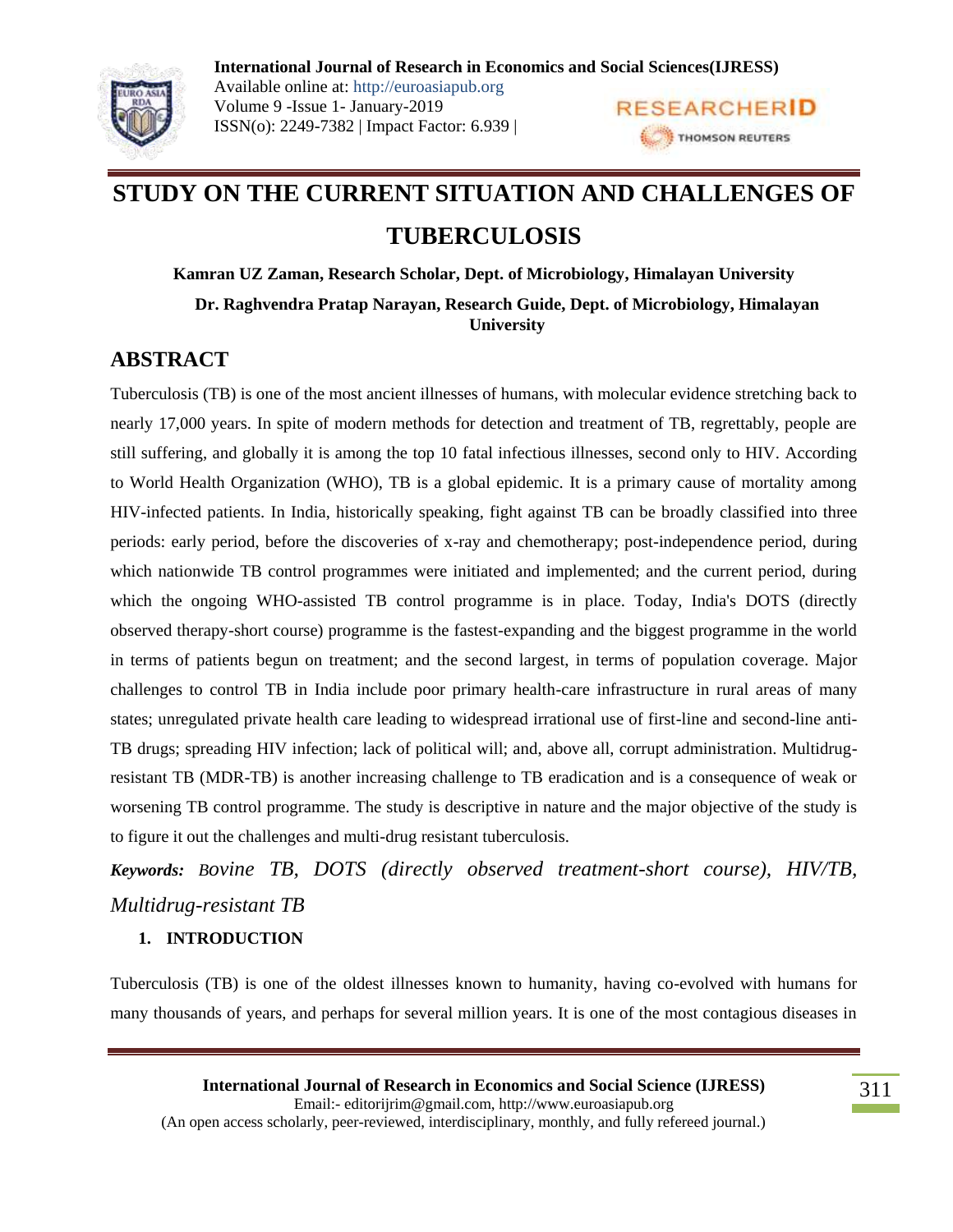

**International Journal of Research in Economics and Social Sciences(IJRESS)** Available online at: http://euroasiapub.org Volume 9 -Issue 1- January-2019 **RESEARCHERID** ISSN(o): 2249-7382 | Impact Factor: 6.939 | THOMSON REUTERS

the world, affecting around one in every 100 people. It was discovered in a fossilised buffalo (Pleistocene bison), which had been radiocarbon dated at 17,870 230 years, and in 9000-year-old human bones that were discovered in a neolithic town in the Eastern Mediterranean that the earliest known molecular evidence of tuberculosis (TB). Despite the fact that Dr. Richard Morton discovered in 1689 that the pulmonary form of tuberculosis was associated with "tubercles," it was not until the 1820s that tuberculosis was recognised as a single disease, and it was only in 1839 that J. L. Schönlein coined the term "tuberculosis" to describe the disease's variety of symptoms. Mr. Koch identified the bacillus that causes TB in 1882, and he was given the Nobel Prize in physiology or medicine in 1905 for his work on this finding. Tuberculosis is caused by a collection of closely related bacterial species known as the Mycobacterium tuberculosis complex, which is responsible for the disease. In the modern era, Mycobacterium tuberculosis is the most common cause of TB in humans. M. bovis, M. microti, and M. africanum are all members of the Mycobacterium TB complex that are capable of causing tuberculosis. M. microti is not known to cause tuberculosis in people, and infection with M. africanum is very uncommon. M. bovis, on the other hand, has a broader host range and is the primary cause of tuberculosis in other animal species, including humans. Humans get infected with M. bovis by the consumption of contaminated milk, milk products, or meat from infected animals. It is believed that M. bovis was responsible for around 6% of all TB fatalities in humans prior to the discovery of antibiotics in the 1950s.

The fact is that, despite the availability of more advanced diagnostic and treatment options for tuberculosis, millions of people continue to suffer and die as a result of this illness. TB is one of the top three infectious killer illnesses in the world, after HIV/AIDS, which kills 3 million people each year, TB, which kills 2 million, and malaria, which kills 1 million people each year. Despite the fact that tubercle bacilli were first discovered about 130 years ago, a precise knowledge of the aetiology of this illness remains elusive to date. Even while it may afflict anyone of any age, persons with compromised immune systems, such as those suffering from HIV infection, are at greater risk. Because the immune system of healthy individuals effectively blocks the spread of the pathogenic germs, tuberculosis infection in healthy persons is often asymptomatic. This bacteria survives and grows in macrophages, where it is protected from the body's natural defence mechanism, which is present in the patient's serum. There are two phases of TB infection: asymptomatic latent tuberculosis infection (LTBI) and active tuberculosis illness. Without treatment, the death rate for this condition exceeds 50% if it is left untreated.

**International Journal of Research in Economics and Social Science (IJRESS)** Email:- editorijrim@gmail.com, http://www.euroasiapub.org (An open access scholarly, peer-reviewed, interdisciplinary, monthly, and fully refereed journal.)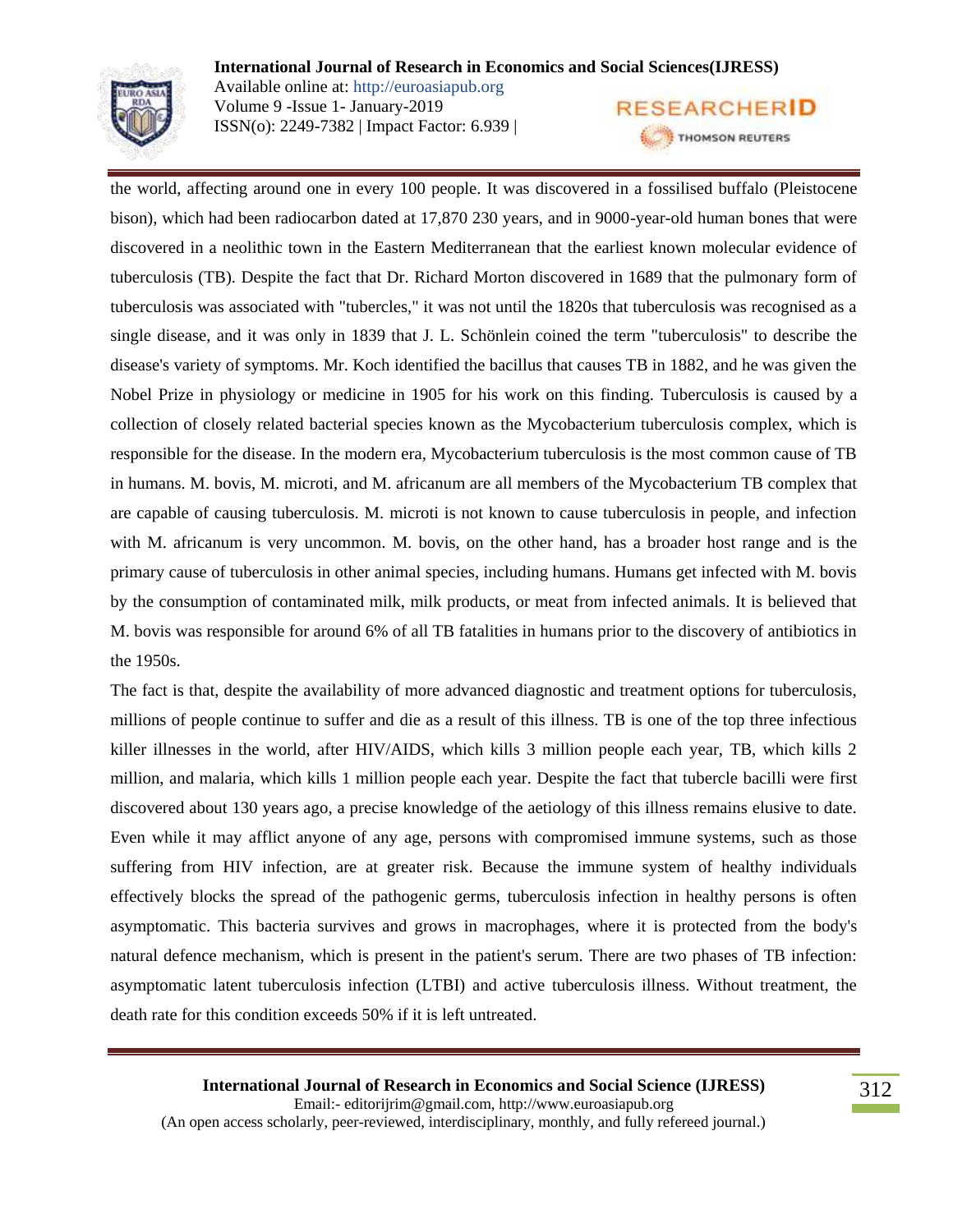

**International Journal of Research in Economics and Social Sciences(IJRESS)** Available online at: http://euroasiapub.org Volume 9 -Issue 1- January-2019 **RESEARCHERID** ISSN(o): 2249-7382 | Impact Factor: 6.939 | THOMSON REUTERS

# **2. INDIAN SCENERAIO**

In India, tuberculosis (TB) has been described in the Vedas and in ancient Ayurvedic texts. When it comes to fighting tuberculosis in India, it can be divided into three periods: the pre-discovery period, which includes the discovery of x-rays and chemotherapy; the post-independence period, which includes the implementation of nationwide TB control programmes; and the current period, which includes the ongoing WHO-assisted TB control programme currently in place.

#### **2.1 Early stages of tuberculosis control**

Lack of availability of any chemotherapeutic medicines, lack of diagnostic x-ray facilities, and absence of any kind of tuberculosis control programme were among the characteristics of the situation. This era lasted roughly from the middle of the twentieth century until the present. Given the fact that there were no effective anti-TB therapies or combinations of pharmaceuticals available during this time period, a sanatorium movement began in Europe and soon expanded around the globe during this time period. Popular justification for sanatoria was that an intensive regimen of rest, proper nourishment, open fresh air, and high altitude provided the greatest opportunity for a patient's immune system to "wall off" pockets of pulmonary tuberculosis (TB) infection and prevent the disease from spreading. Hermann Brehmer founded the world's first sanatorium, the Brehmerschen Heilanstalt für Lungenkranke, in the city of Görbersdorf (Sokoowsko), Silesia, in 1863 to cure TB patients. The sanatorium was the first of its kind in the world (now Poland).

It was in 1906 at Tiluania, near Ajmer, Rajasthan, that the first open-air sanatorium for TB treatment and isolation patients was established, followed by the establishment of the first TB facility in Bombay, Maharashtra, the following year. It wasn't until 1925 that chest radiography began playing a diagnostic role in the detection of deep-seated regions of tuberculosis consolidation. Within a year of World War II, the capabilities of this device had been improved to include the MMR (mass miniature radiography) version. The first true victory in the fight against tuberculosis came with the development of tuberculosis vaccine. When Albert Calmette and Camille Guerin created the BCG (bacillus of Calmette and Guerin) in 1906, they were working with an attenuated bovine TB strain. The BCG vaccine was first administered on humans, on July 18, 1921, in France. In 1948, with the assistance of the World Health Organization and the United Nations Children's Fund, a BCG vaccine manufacturing facility in Guindy, Madras (now Chennai) was established. In 1951, India launched a nationwide BCG programme to combat tuberculosis. As part of the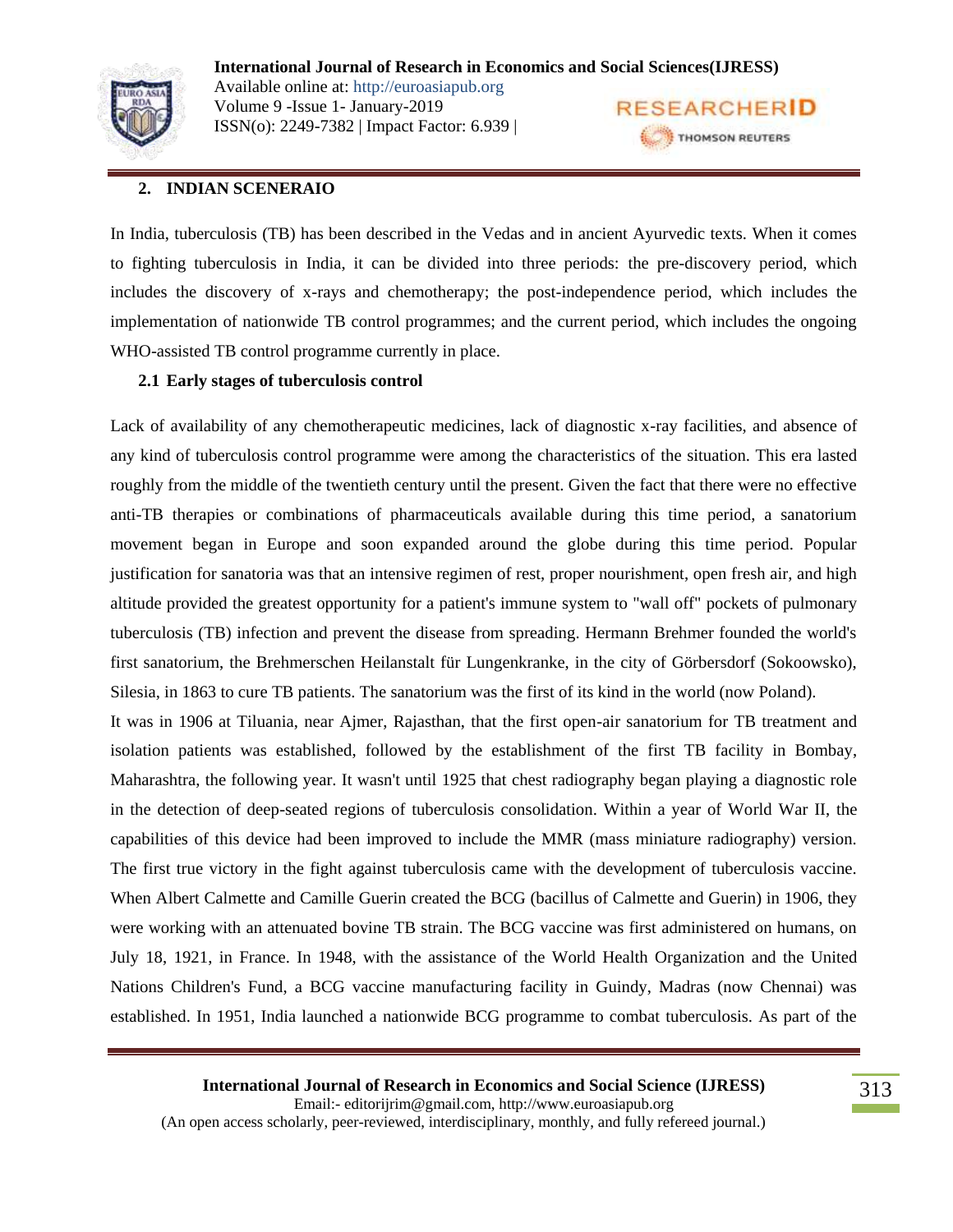

first countrywide campaign against tuberculosis, the message of health and disease prevention was carried to the most distant corners of the country for the first time in the country's history, a first in the world.

# **2.2 Initial countrywide tuberculosis control initiatives after independence**

This era may be neatly split into two parts, which are as follows:

# **2.2.1 District tuberculosis control programme**

The Indian government developed the District Tuberculosis Program in 1961, and Anantapur district in the state of Andhra Pradesh served as the country's first model district tuberculosis centre (DTC). To minimise the TB issue in the community as cost effectively as feasible, this initiative sought to integrate tuberculosis control methods with current government health services. Almost immediately after the establishment of the Anantapur DTC, it became clear that, although case-finding could be accomplished at any location without trouble, the most challenging aspect of the TB war was maintaining patients on continuous treatment until cure was achieved. In 1962, the Indian government started the National TB Control Program, which was based on the paradigm of district TB centres (NTCP).

# **2.2.2 The age of short-course chemotherapy has arrived.**

Effective medications against tuberculosis (TB) began to become accessible in the middle of the twentieth century, around the time of India's independence from Britain in 1947. (Streptomycin: 1944, PAS: 1946, Thiacetazone: 1950, Isoniazid: 1952 and Rifampicin: 1966). The Tuberculosis Research Center (TRC) was established in Chennai in 1956 under the auspices of the Indian Council of Medical Research (ICMR), the government of the state of Chennai, the World Health Organization (WHO), and the British Medical Research Council (BMRC). The TRC was funded by the Indian government and the British Medical Research Council (BMRC). This centre offered information on the widespread use of chemotherapy in the home setting for the treatment of pulmonary tuberculosis (TB). Founded in 1959 in Bangalore, the National Tuberculosis Institute (NTI) was tasked with developing a workable tuberculosis programme that could be implemented in all regions of the nation by educating medical and paramedical professionals to effectively use proven methodologies in both rural and urban areas.

The emergence of two well-tolerated and very successful medications, Rifampicin and Pyrazinamide, resulted in dramatic advances in the treatment of tuberculosis in the 1970s. These medications made it feasible to use short-course chemotherapy (SCC), which simplified treatment and reduced its length. The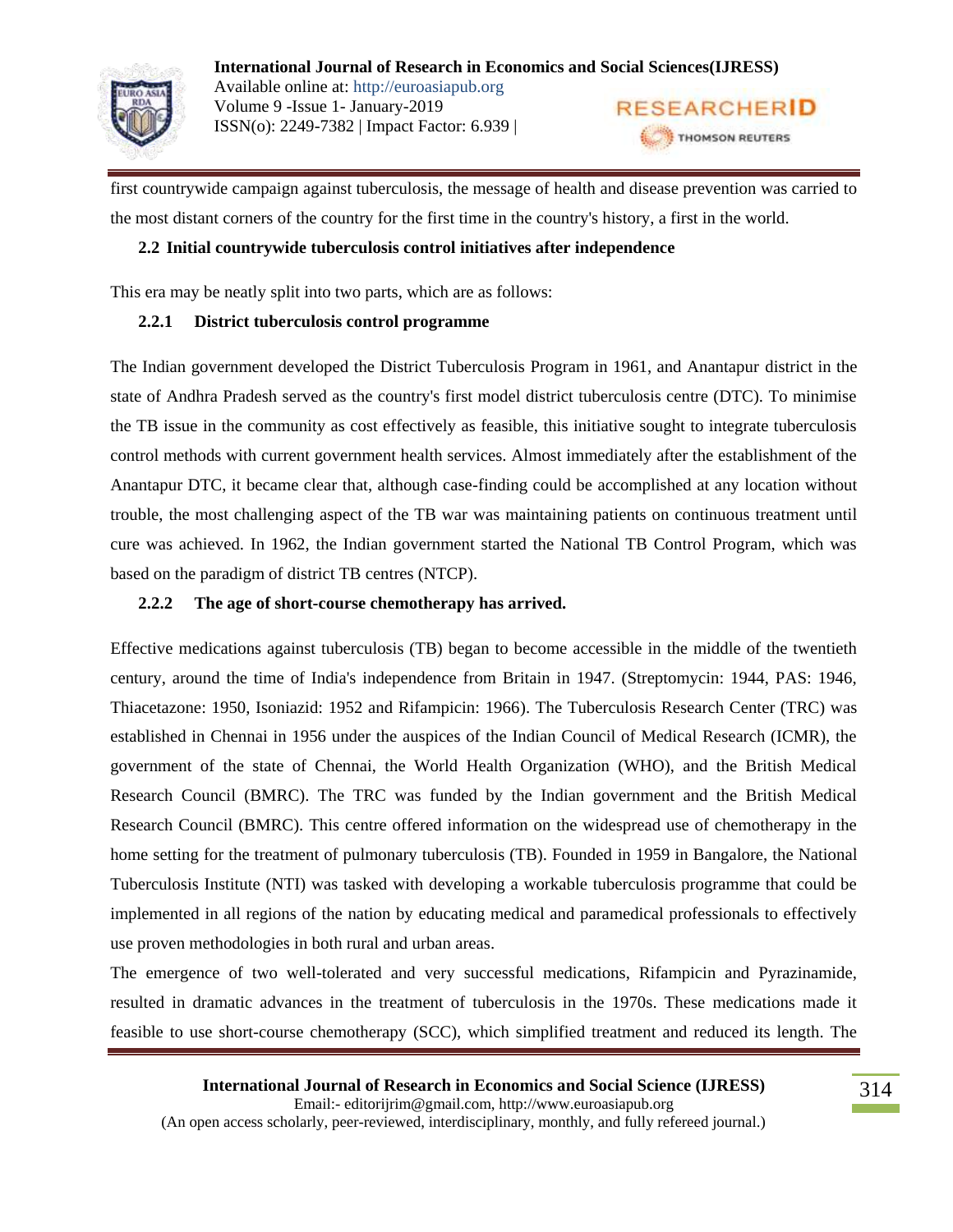

discovery of Rifampicin in 1967 is widely regarded as one of the most significant breakthroughs in the history of anti-tuberculosis medication research. Since its discovery, no new medicine has been developed that is as effective as Rifampicin in the treatment of tuberculosis.

#### **3. HIV AND TB**

HIV-positive patients with TB are 20-40 times more likely to acquire active TB than HIV-negative people living in the same country. TB is the most frequent HIV-associated opportunistic illness in the world; it accelerates HIV disease progression, increases infectivity, and reduces HIV treatment effectiveness.

At the end of 2007, there were 2.5 million PLHIV in India, and 1.8 million TB cases every year. HIV-TB interaction is bidirectional and synergistic in HIV-TB co-infected people. The amount of immunosuppression dictates the disease's clinical appearance. Approximately 75% of HIV/TB patients have pulmonary involvement. The most prevalent extrapulmonary type of TB in HIV-positive patients involves lymph nodes, with the cervical area being the most common. Co-infection with HIV and TB accelerates MDR-TB development.

The Nationwide AIDS Control Organization and the Central TB Division have created a national strategy to coordinate HIV/AIDS and TB actions. Both programmes' national strategies include TB and TB/HIV interventions. In 2008, the national programme reported 1.5 million TB patients, 73,720 of which were HIV positive. The redesigned "national framework of combined TB/HIV collaborative activities" went into effect in early 2008, including the whole country. A 2008 "intensified TB/HIV package" is currently being implemented in 11 states and districts with high HIV prevalence, encompassing approximately 400 million people. The Indian government wants to extend the enhanced package nationwide by 2012.

According to current recommendations (National AIDS Control Organization, 2007), TB needs 6 months of therapy, with 4 medications (including Rifampin) in the intensive phase and 2 in the maintenance phase.

It is treated with INH, RIF, EMB, and PYZ for 2 months, then INH and RIF for 4 months, either daily or sporadically. It further categorises antiretroviral (ART) drugs as follows: NRTIs, NNRTIs, protease inhibitors, integrase inhibitors, chemokine receptor antagonists, and entry (fusion) inhibitors. In Brazil, patients on HAART (highly active antiretroviral treatment) (a combination of at least 3 ART medications) had an 80% lower incidence of TB than those on ART-naive. [38] In India, individuals with HIV/TB should take two NRTIs plus Efavirenz or, less usually, Nevirapine. The most common NRTI combinations are Zidovudine with Lamivudine, Stavudine with Lamivudine, Tenofovir with Lamivudine, and Abacavir with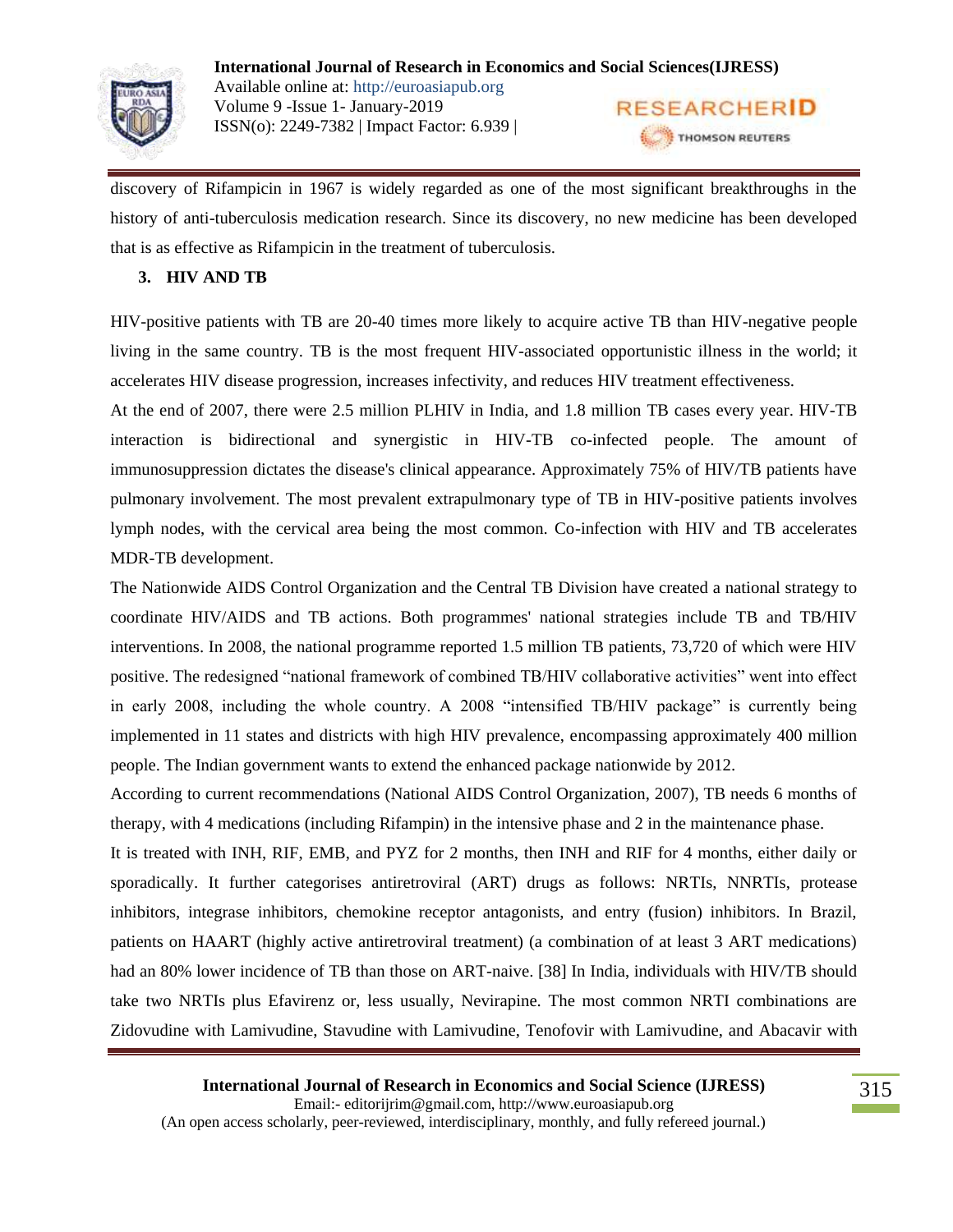

Lamivudine or Didanosine with Lamivudine. The most prevalent infection linked with IRIS is tuberculosis, which causes lymph node enlargement. In one research, IRIS was seen in 2% of TB patients, 7% of those with HIV, and 36% of those on HAART.

Previously, HIV surveillance among TB patients was done via specific questionnaires, but today it is done routinely. The inclusion of decentralised administration of co-trimoxazole preventive treatment (CPT) for HIV-infected TB patients in national policy stems from pilot testing in three high-HIV prevalence areas of Andhra Pradesh. PLHIV are eligible for free HIV care at a network of ART clinics. Some are placed in private or NGO facilities, while others are located at medical institutions. In September 2009, the nation has 217 ART clinics and eleven Regional Centers of Excellence for PLHIV.

# **4. CURRENT CHALLENGES**

TB still kills two Indians every three minutes. Unregulated private health care leads to widespread illogical use of first-line and second-line anti-TB medications; growing HIV infection; poverty; lack of political will; and, most all, corrupt management. NTCP is working with the National Rural Health Mission (NRHM), a reform project aimed at improving primary health care in rural regions. NTCP has also launched numerous programmes to enhance TB care in collaboration with the commercial sector and the IMA.

Surprisingly, in India, most still believe TB is a disease of the poor, especially slum dwellers. The wealthy should be aware that their chefs, maids, and chauffeurs may be asymptomatic carriers of this terrible illness, and that they may get TB even without entering the slums. Human TB (Mycobacterium bovis) has been shown to be transmitted by unpasteurized milk and raw milk products.

#### **5. MULTIDRUG-RESISTANT TUBERCULOSIS**

Multidrug-resistant TB (MDR-TB) strains are M. tuberculosis bacteria that are resistant to both isoniazid and rifampicin. XDR-TB is a type of TB caused by bacteria resistant to Isoniazid, Rifampicin, any fluoroquinolone, and any of the second-line anti-TB injectable medicines (amikacin, kanamycin or capreomycin). These TB strains do not respond to the conventional six-month first-line anti-TB medication therapy and may take two years or more to cure with less effective, more toxic, and more costly treatments. MDR-TB and XDR-TB are increasing concerns to TB programmes.

"The biggest calamity that can happen to a patient with TB is that his germs grow resistant to two or more of the usual drugs," said Sir John Crofton, whose pioneering work in using combination medication therapy for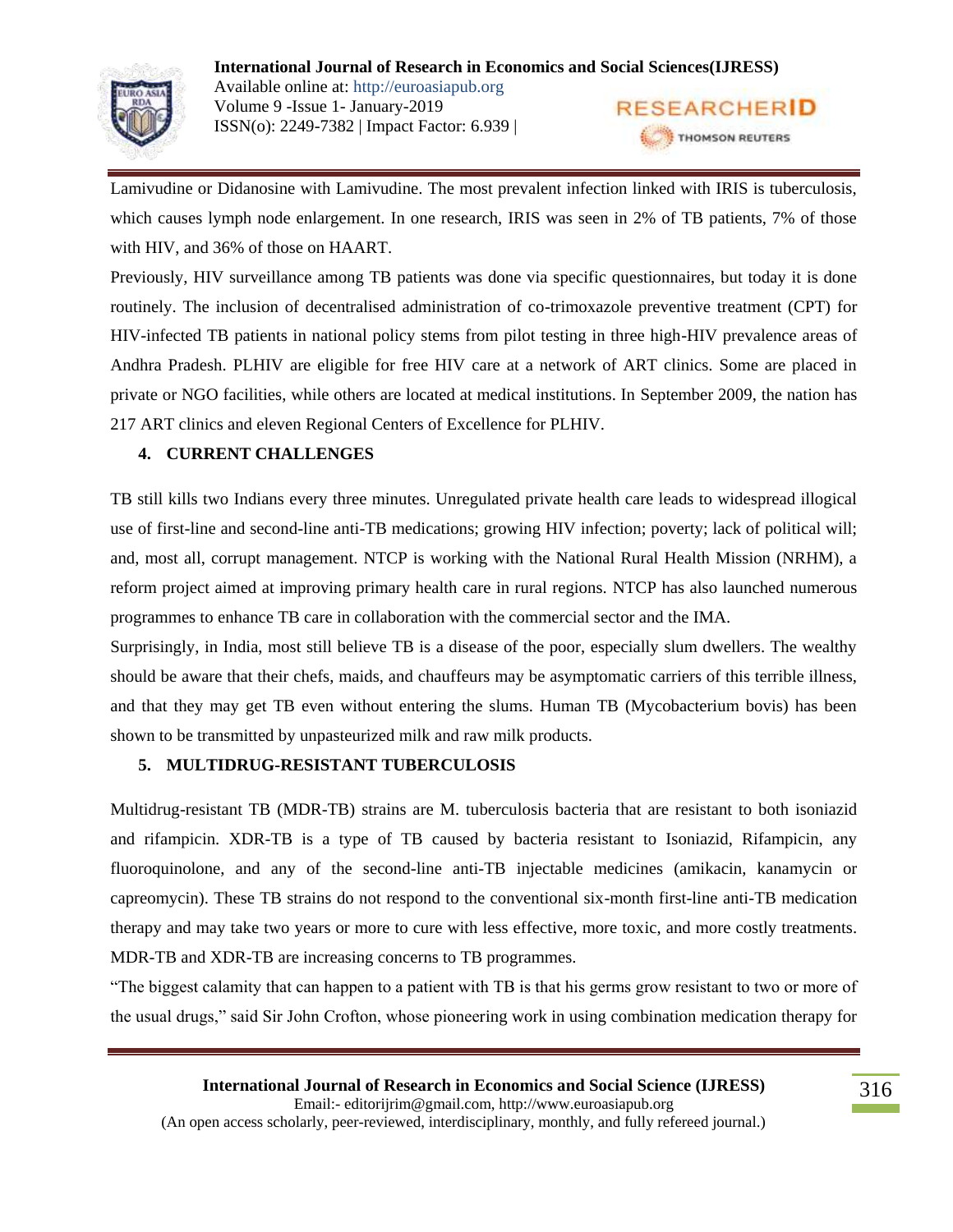

tuberculosis saved many lives. Drug resistance may be a tragedy for both the patient and others since the sick can infect others with his drug-resistant organisms."

Primary and acquired drug resistance exist. Primary resistance occurs in patients who have never had anti-TB medication. Acquired resistance arises as a consequence of prior therapy. WHO and IUATLD now refer to medication resistance as primary in new instances and acquired in previously treated patients. Drug resistance in TB patients is primarily due to inadequate or failing TB control strategies. A lack of knowledge by health care workers about TB treatment and control, interruption of chemotherapy due to side effects, non-adherence of patients to prescribed regimens, availability of anti-TB drugs without prescription, illiteracy, and low socioeconomic status all contribute to drug resistance. The current policy for treating MDR-TB suggests a consistent treatment regimen for patients who have previously only received first-line TB medicines. Streptomycin, Pyrazinamide, Ethambutol, and Thioacetazone are essential medications, whereas Aminoglycosides (Kanamycine, Amikacin, capreomycine) and Thioamides (Ethionamide, Prothionamide) are second-line treatments. A patient with bacilli resistant to all but two or three very mild medications should consider surgery. Sadly, many of these patients will have too much illness or too little lung function for surgery. Surgery should be considered if the patient has a big localised cavity, good lung function, and only two or three (poor) medications available. Since current medication resistance statistics influence treatment regimens and policy, trustworthy data at the national level is critically required. In 2005, 0.04 percent of TB cases in India were MDR-TB, which increased to 0.15 percent (four times) in 2007. MDR-TB services are currently accessible in six states, including culture and DST capabilities in five state labs. Insufficient laboratory capacity limits MDR-TB service expansion.

# **6. CONCLUSION**

According to the preceding debate, we have gone far in our struggle against TB, but as the renowned English poet Robert Frost remarked, "... miles to go before I sleep", we still have much to go. WHO's "STOP TB" policy aims to eradicate TB as a public health issue by 2050. We need to improve our surveillance efforts to appropriately assess the burden of all TB (childhood, HIV/TB, MDR-TB). The reasonable use of first- and second-line anti-TB medications must be regulated. They should never be marketed as OTC medications. Local governments in India and other developing nations should actively promote local manufacture of anti-TB medications, allowing for better monitoring of manufacturing and quality control standards. Monitoring product quality should include detecting faulty items due to poor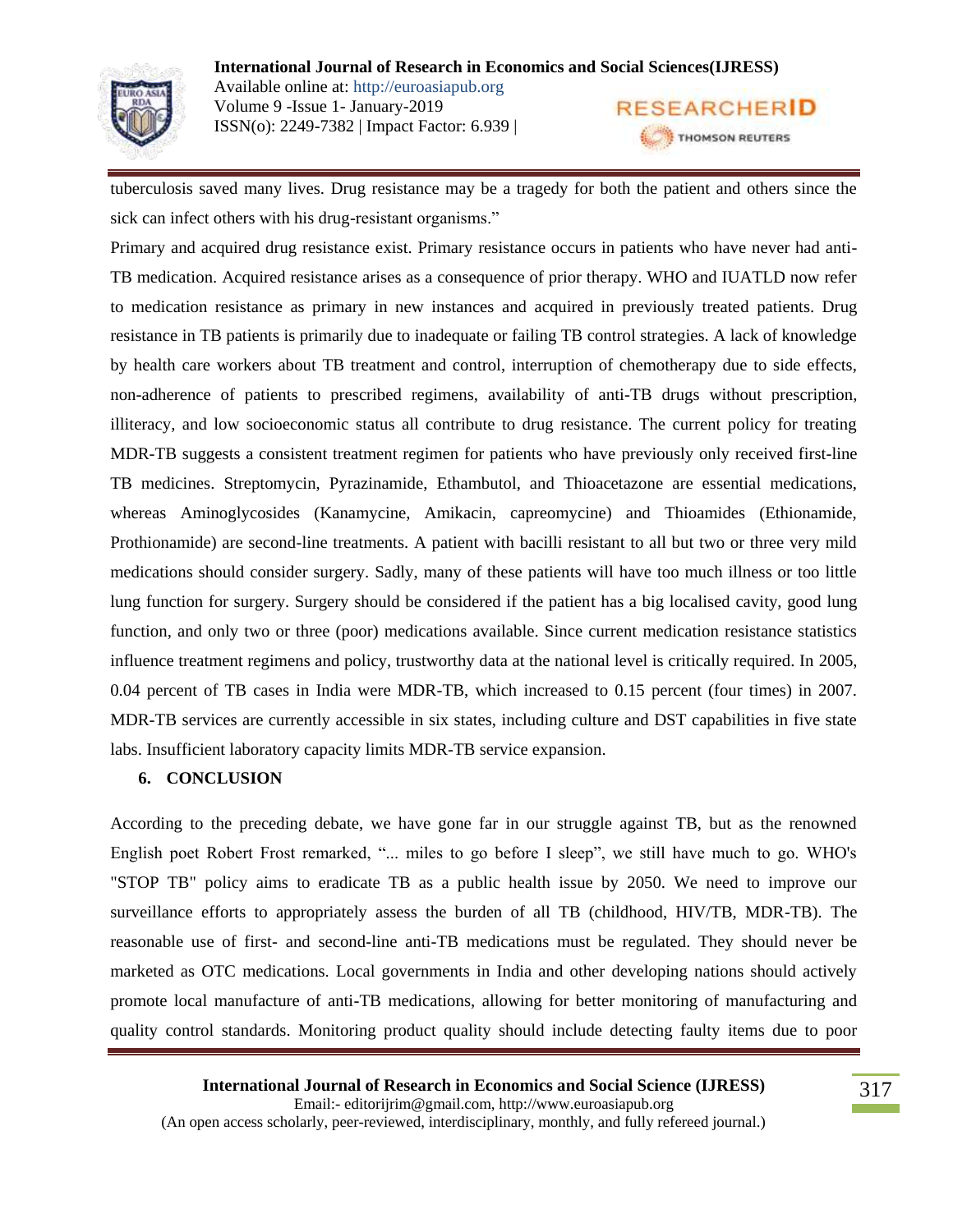

manufacturing processes, degraded products due to poor distribution and storage, and adulterated, manipulated, or counterfeit products due to vested interests. Contraband and substandard drugs, notably antimalarials, are widely circulated in underdeveloped nations. If counterfeit pharmaceuticals of this kind are accessible in the market, it is reasonable to suppose that counterfeit anti-TB drugs exist as well.

This illness should be better understood and controlled by working together with doctors, business sector, religious groups and other local non-profit organisations like Lions Club and Rotary International. Existing diagnostic labs require regular training/refresher courses for staff to best use finite resources. Better field diagnostic assays for this illness should be developed and made accessible to farmers. Using human resources from related public health programmes, e.g., HIV/malaria programmes, promoting development of new drugs and vaccines against TB, and discouraging the use of homoeopathy medicines for treating TB and HIV should be prioritised.

To remove possible zoonotic sources of TB, organised goat/sheep abattoirs should be required by legislation, where milk samples and corpses may be consistently tested/examined for TB. TB vaccination and regular screening of animals (e.g., annually at farms and at animal fairs) should be made obligatory. We cannot tackle TB without recognising the zoonotic nature of the illness.

#### **REFERENCES**

- Hirsh AE, Tsolaki AG, DeRiemer K, Feldman MW, Small PM. Stable association between strains of Mycobacterium tuberculosis and their human host populations. Proc Natl Acad Sci USA. 2004;101:4871–6.
- Rothschild BM, Martin LD, Lev G, Bercovier H, Bar-Gal GK, Greenblatt CL, et al. Mycobacterium tuberculosis Complex DNA from an Extinct Bison Dated 17,000 Years before the Present. Clin Infec Dis. 2001;33:305–11.
- Hershkovitz I, Donoghue HD, Minnikin DE, Besra GS, Lee OY-C, Gernaey AM, et al. Detection and molecular characterization of 9000-year-old Mycobacterium tuberculosis from a neolithic settlement in the Eastern Mediterranean. PLoS ONE. 2008;3:e3426.
- News-medical.net [Internet]. History of Tuberculosis. [Last cited on 2010 Oct 15]. Available from: http://www.news-medical.net/health/History-of-Tuberculosis.aspx .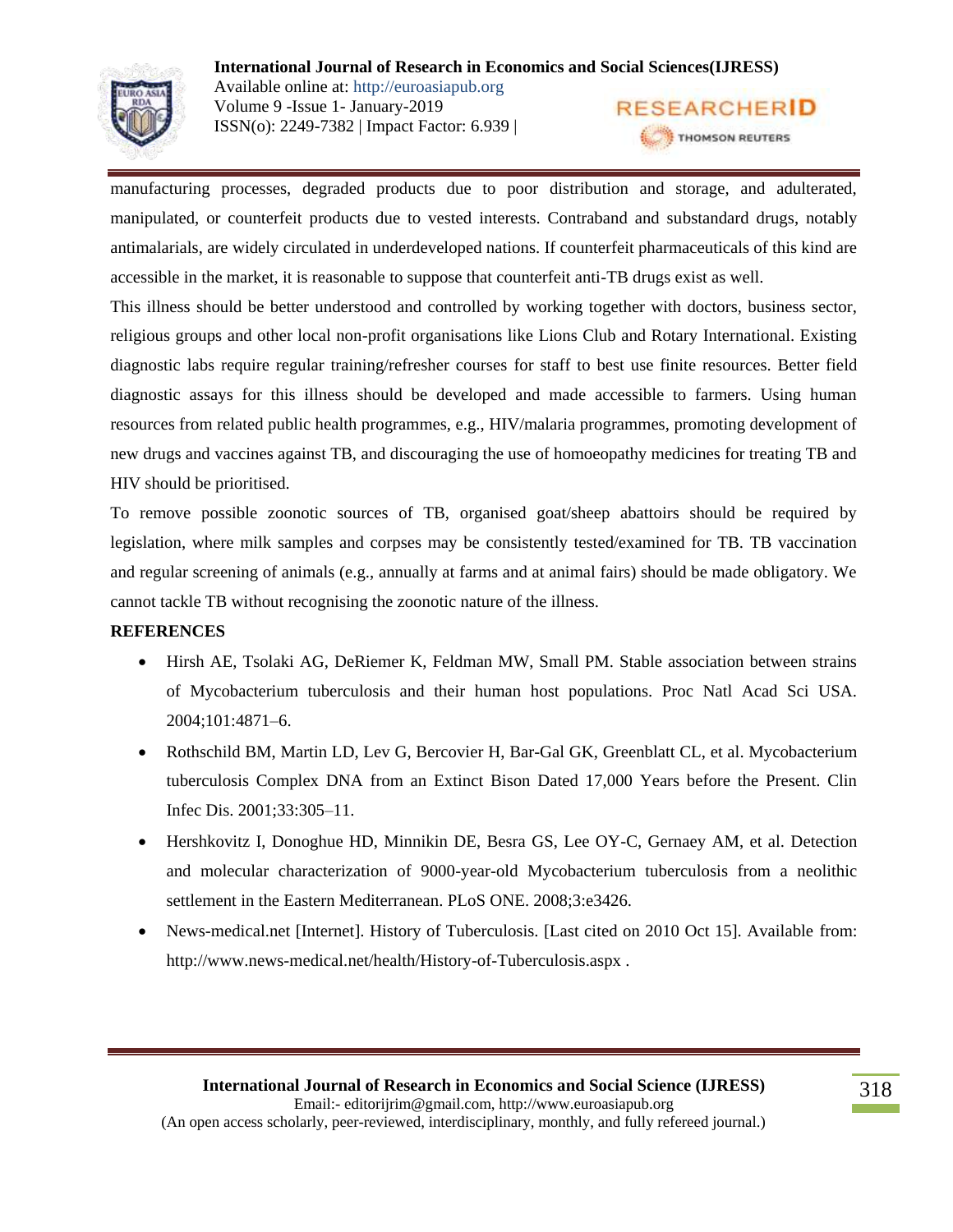

- Nobelprize.org [Internet]. Sweden: The Nobel Prize in Physiology or Medicine 1905: Robert Koch. c2010. [Last cited on 2010 Oct 15]. Available from: http://nobelprize.org/nobel\_prizes/medicine/laureates/1905/koch.html .
- Prasad H, Singhal A, Mishra A, Shah N, Katoch V, Thakral S, et al. Bovine tuberculosis in India: Potential basis for zoonosis. Tuberculosis. 2005;85:421–8.
- Srivastava K, Chauhan DS, Gupta P, Singh HB, Sharma VD, Yadav VS, et al. Isolation of Mycobacterium bovis and M. tuberculosis from cattle of some farms in north India-Possible relevance in human health. Indian J Med Res. 2008;128:26–31.
- Hardie RM, Watson JM. Mycobacterium bovis in England and Wales: Past, present and future. Epidemiol Infect. 1992;109:23–33.
- O'Reilly LM, Daborn CJ. The epidemiology of Mycobacterium bovis infections in animals and man: A review. Tuber Lung Dis. 1995;76:S1–46.
- Geneva: WHO; 2010. [Last cited on 2010 Oct 15]. World Health Organization. Fact Sheet No.104: Tuberculosis. Available from: http://www.who.int/mediacentre/factsheets/fs104/en/print.html .
- Cole ST, Brosch R, Parkhill J, Garnier T, Churcher C, Harris D, et al. Deciphering the biology of Mycobacterium tuberculosis from the complete genome sequence. Nature. 1998; 393:537–44.
- Brosch R, Gordon SV, Marmiesse M, Brodin P, Buchrieser C, Eiglmeier K, et al. A new evolutionary scenario for the Mycobacterium tuberculosis complex. Proc Natl Acad Sci U S A. 2002;99:3684–9.
- Geneva: WHO; 2006. [Last cited on 2010 Oct 15]. World Health Organization. THE GLOBAL PLAN TO STOP TB 2006-2015: PART I Strategic directions. Available from: http://www.searo.who.int/LinkFiles/TB\_Day\_Kit\_The\_Global\_Plan\_to\_Stop\_TB\_2006-2015.pdf . [Google Scholar]
- World Health Organization. TB/HIV in the South-East Asia Region Status Report. Regional Meeting of National TB Programme Managers, WHO/SEARO, New Delhi, India. Geneva: WHO; 2009. Nov 2-5, pp. 2–3.
- McCarthy OR. The key to the sanatoria. J R Soc Med. 2001;94:413–7.
- Proceedings of the Tuberculosis Association of India. New Delhi, India: Tuberculosis Association of India; 1939.